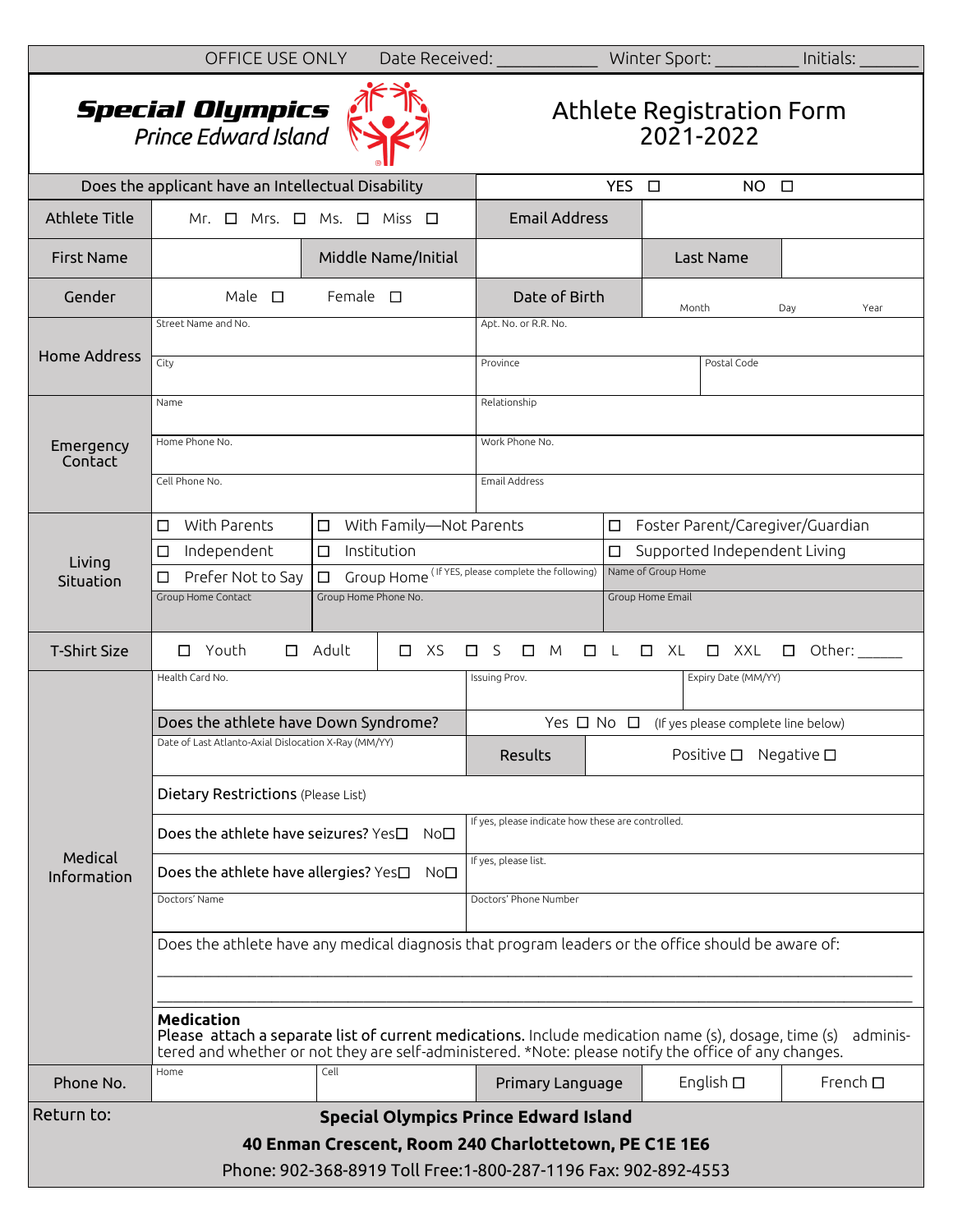## **I HAVE READ THE FOLLOWING DOCUMENTS AND AGREE TO THEIR GUIDELINES:**

1.) Code of Conduct and Ethics - Pan Canadian Policy

2.) Criminal Offenses and Investigations Policy - Policy 2000-17

Policies can be found at www.specialolympics.ca/pei/learn/policies-publications

## **Special Olympics PEI** the "**Organization**"

# **COVID-19 DECLARATION AND AGREEMENT**

This form is for any person who is a participant or volunteer of the organization, or an attendee at an event, program or activity of the organization.

By signing this form, the person named below, or the person's guardian, states all of the following to be true: The person:

- 1. Does not knowingly have COVID-19.
- 2. Is not experiencing any known symptoms of COVID-19, such as fever, cough, shortness of breath, or feeling unwell.
- 3. Has not travelled internationally during the past 14 days.
- 4. Has not, in the past 14 days, knowingly come into contact with someone who either:
	- a. has COVID-19,
	- b. has known symptoms of COVID-19, or
	- c. is self-quarantining after returning to Canada.
- 5. Has been following government recommended guidelines for COVID-19, including practicing physical distancing.

Further, by signing below, the person or their guardian agrees to the following:

While attending or participating in the organization's events, programs or activities or attending the organization's facilities, the person will:

- 1. Follow the laws, recommended guidelines, and protocols for COVID-19 issued by the provincial/territorial government, the local municipality, and all local medical officers of health.
- 2. Follow the guidelines and protocols mandated by Special Olympics for COVID-19.
- 3. Take the following actions if they experience any symptoms of illness, such as a fever, cough, difficulty breathing, shortness of breath, or feeling unwell:
	- a. immediately tell a representative of the organization of the symptoms,
	- b. identify everyone with whom they had contact at the organization's events, programs, activities or facilities, the symptoms experienced; and
	- c. leave the event, program, activity or facility.

# **Please check the appropriate box and sign below.**

[ ] I am an athlete. I confirm that I understand and agree to the terms and conditions in this Declaration and Agreement.

Date: \_\_\_\_\_\_\_\_\_\_\_\_\_\_\_\_\_\_\_ Name: \_\_\_\_\_\_\_\_\_\_\_\_\_\_\_\_\_\_\_\_\_ Signature: \_\_\_\_\_\_\_\_\_\_\_\_\_\_\_\_\_\_\_\_\_\_\_

[ ] I am a parent or legal guardian of the athlete named on this Declaration and Agreement. I confirm that I understand and have explained the terms in this form to the athlete/volunteer/attendee and agree on their behalf to the conditions stated above. I also confirm that I have legal authority to sign this document on behalf of the person. I understand that Special Olympics is relying on my statement that I have the legal authority as guardian or parent, and I agree to provide the organization with any document to confirm this authority if they request it. I also agree to indemnify and protect the organization from any harm or cost if I have signed this Declaration and Agreement without legal authority to do so.

| Date: ________________ | Signature: ______________________ |                                                                                                                                                                                                                                                                                         |
|------------------------|-----------------------------------|-----------------------------------------------------------------------------------------------------------------------------------------------------------------------------------------------------------------------------------------------------------------------------------------|
|                        |                                   |                                                                                                                                                                                                                                                                                         |
|                        |                                   |                                                                                                                                                                                                                                                                                         |
|                        |                                   |                                                                                                                                                                                                                                                                                         |
|                        |                                   | Name: _________________<br> Name of athlete/volunteer/attendee for whom I am signing: _____________________<br><b>Special Olympics Prince Edward Island</b><br>40 Enman Crescent, Room 240 Charlottetown, PE C1E 1E6<br>Phone: 902-368-8919 Toll Free: 1-800-287-1196 Fax: 902-892-4553 |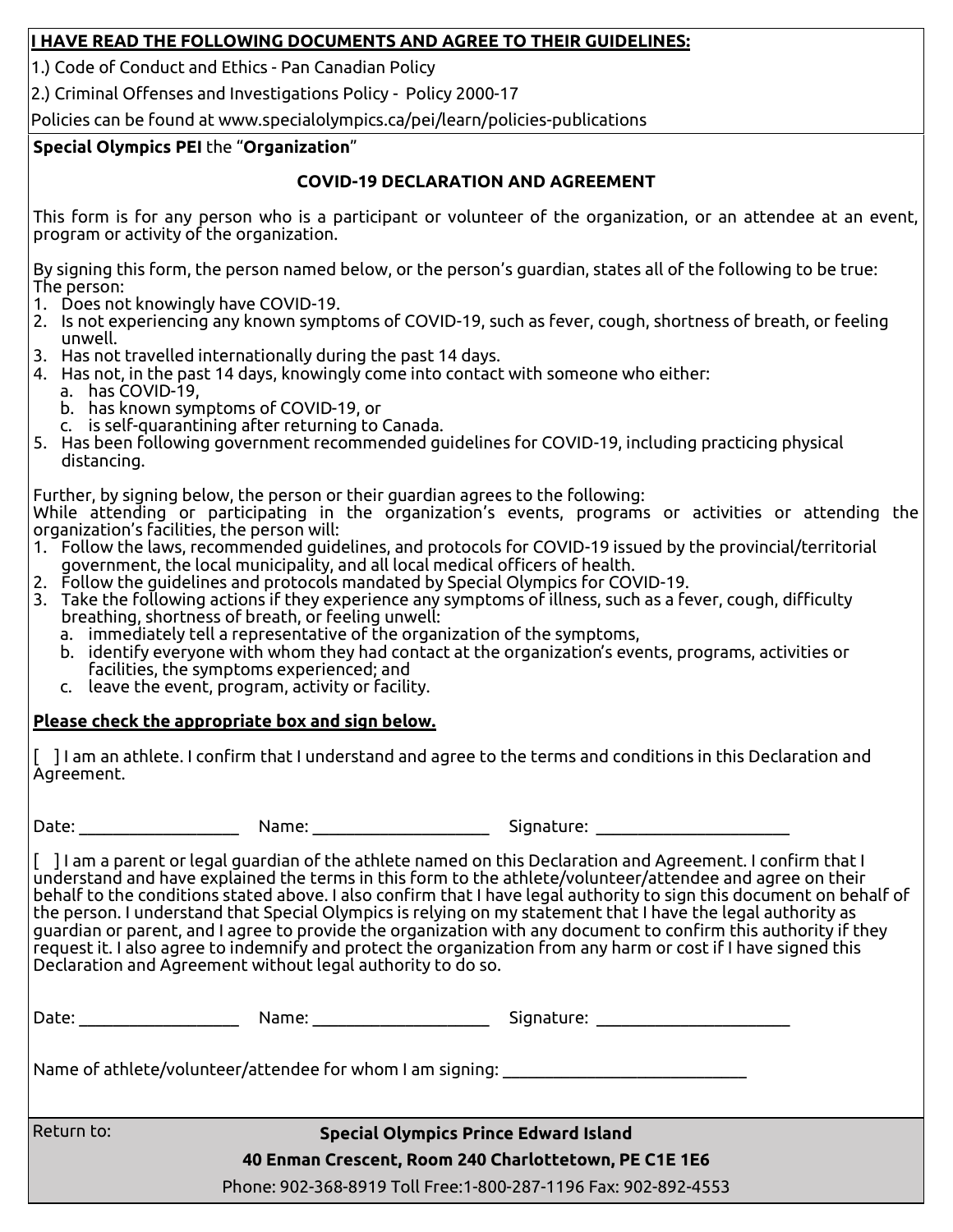

## **Special Olympics PEI** the "**Organization**"

## **What this form is**

This form is the agreement between you and Special Olympics needed when you participate in Special Olympics programs and activities as an athlete or volunteer. It contains:

- 1. Important terms to ensure the safety and well-being of all participants, and to protect Special Olympics.
- 2. The opportunity for you to opt in or out of allowing Special Olympics to use promotional media.

In this document, "Special Olympics" refers to Special Olympics Canada, to the provincial and territorial chapters of Special Olympics in Canada, to Special Olympics International, and to all the agents, employees, and volunteers of each of these organizations.

## **Please check the appropriate box:**

[ ] I \_\_\_\_\_\_\_\_\_\_\_\_\_\_\_\_ *(first name, last name)* am the age of majority in my province or territory. I am registering as a Special Olympics athlete and signing this waiver on my own behalf.

[ ] I am the parent or legal guardian of \_\_\_\_\_\_\_\_\_\_\_\_\_\_\_ *(first name, last name)*, the athlete who is under the age of majority or who is not capable of giving legal consent on their own. I am signing this waiver on behalf of the person named above.

## **What you need to do before you sign this form**

Before you sign this form, please carefully read **all** of the following terms and conditions. If you have any questions about what any of the terms and conditions mean, please ask the Special Olympics PEI staff at [sopei@sopei.com](mailto:sopei@sopei.com) or 902-368-8919.

This form must be completed and signed by a person who has legal capacity to consent, or by the parent or guardian of a person under the age of majority or who otherwise does not have the capacity to provide legal consent on their own.

Special Olympics follows all public health guidelines relating to COVID-19. These guidelines have evolved during the course of the pandemic, and we expect them to continue to change. What this means is that all participants in Special Olympics events will be required to comply with all the rules relating to COVID-19 and that includes limitations as to who can participate in our events, how they can participate, possibly being tested for COVID-19 and it also means disclosure of certain health related information. In the future, it may mean that proof of vaccination may be mandatory.

Because public health guidelines can change very quickly, it may be that we cannot provide very much, if any advance notice of a change to our policies. While we will do our best to advise of any change to our policies, by signing this form, you are agreeing that you may not get very much, if any advance notice of a change of policy that may have an impact on your ability to participate in our events.

## **PART 1: HEALTH AND SAFETY**

### **Terms and conditions for ALL athletes and volunteers**

- 1. I understand that Special Olympics activities involve health and safety risks, and that Special Olympics, its coaches, volunteers, venues, staff, and agents cannot reasonably remove these risks. By signing this form, I agree to accept all risks associated with being present at or participating in Special Olympics activities. This includes possible exposure to COVID-19. I also state and understand that Special Olympics relies on my statement that the person named on this participation waiver is (1) physically and mentally fit to participate in all activities in which they are registered and (2) does not knowingly have any infectious disease including COVID-19.
- 2. I agree that the person named on this participation waiver is required to follow the Special Olympics Code of Conduct at all times. I also agree that Special Olympics has the ongoing right to revise the Code of Conduct, and that the athlete/volunteer is bound by the most up-to-date version of the Code. I also understand that the Code of Conduct applies everywhere that Special Olympics programs and activities are taking place, including where an athlete/volunteer is a spectator and when travelling to and from events.

Return to:

**Special Olympics Prince Edward Island**

**40 Enman Crescent, Room 240 Charlottetown, PE C1E 1E6**

Phone: 902-368-8919 Toll Free:1-800-287-1196 Fax: 902-892-4553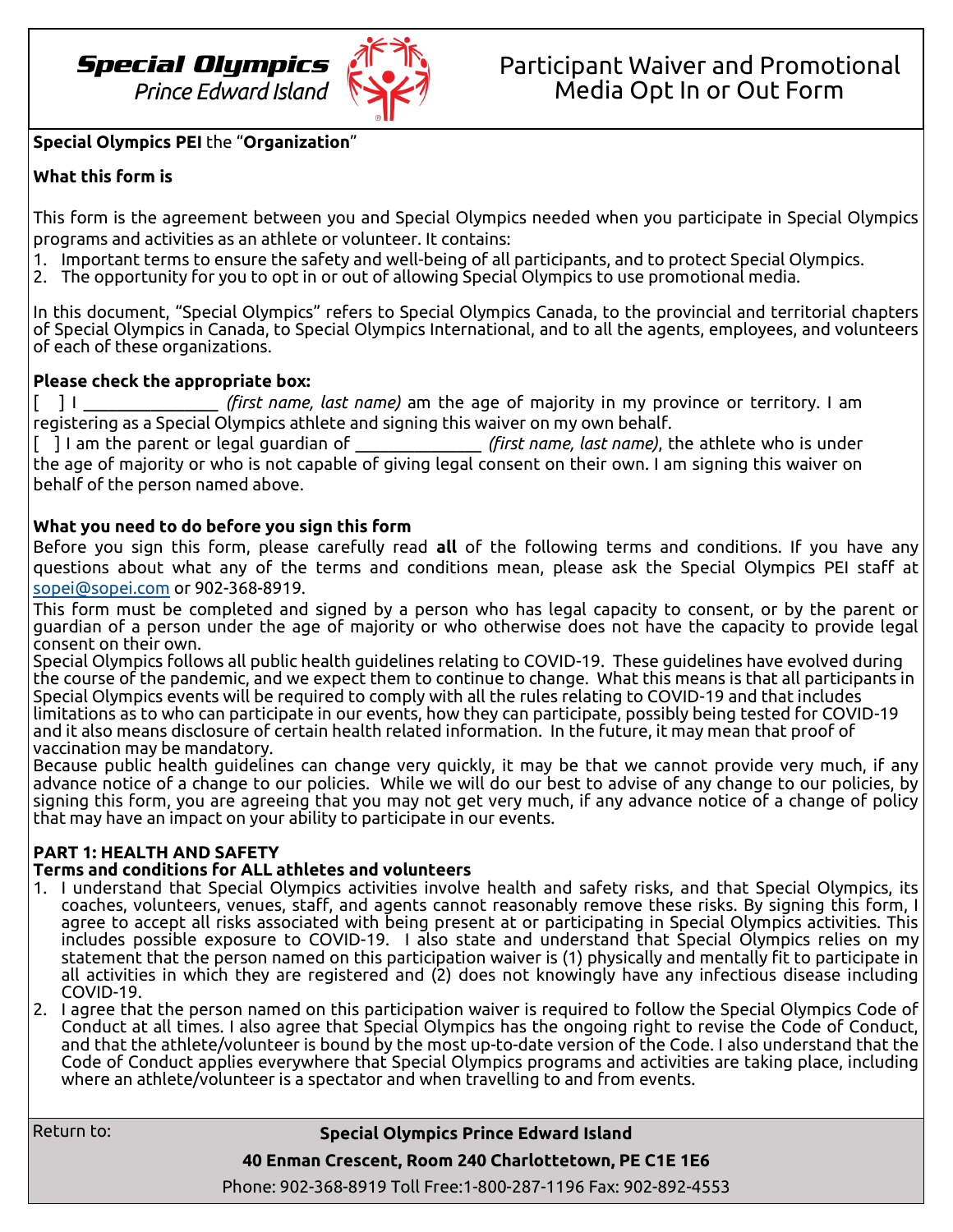- 3. Has the athlete named on this participation waiver
	- a. ever been convicted of any criminal offence (including as a youth under the Youth Criminal Justice Act); **No** ☐ **Yes** ☐
	- b. ever been convicted of any offence under the laws of another country that would be a criminal offence in Canada; **\* No** ☐ **Yes** ☐
	- c. ever been charged with a criminal offence (unless those charges ended with acquittal or an absolute discharge)? **\* No** ☐ **Yes** ☐
- **\* If the answer is yes to any of these questions,** please indicate the nature of the offence: \_\_\_\_\_\_\_\_\_\_\_\_\_\_\_\_\_\_\_

**[\*IMPORTANT: If you answered yes to any of the statement,** please contact Charity Sheehan (902-368-8919) to discuss the individual situation after you sign this form. An individual's participation will depend on the specific terms of the case.**]**

- 4. I agree that I will inform Special Olympics right away if the athlete named on this participation waiver is charged with any criminal offence, and that Special Olympics may request a criminal background check of the athlete/volunteer at any time. I also agree and that if the athlete has a criminal record or pending criminal charges against them, Special Olympics may suspend or remove them from participation, whether or not the charges are in any way connected with Special Olympics.
- 5. I agree that Special Olympics may accept or not accept the registration of new athletes and volunteers for any reason. I also agree that Special Olympics may suspend or remove anyone registered in Special Olympics activities or programs for any reason. This includes any conduct that, in the opinion of Special Olympics, poses a risk to the comfort or safety of the person themselves or for others. I further agree that Special Olympics has the right to remove anyone (including parents and spectators) from Special Olympics venues for any of the following reasons:
	- a. In the opinion of Special Olympics, the person has breached the Code of Conduct.
	- b. The health or safety of the person or other participants is at risk.
	- c. The person has failed to follow the principles of fair play and respect for all athletes, coaches, and volunteers.
- 6. I authorize Special Olympics to arrange for medical and hospital treatment and to take any action advised by a licensed medical professional for the emergency care and treatment of the volunteer if the emergency contact person designated in the person's application is unable to provide consent in a timely manner.
- 7. By signing this Participation Waiver, either for myself as an athlete, or as the legal guardian on behalf of an athlete, I agree:
	- a. That I release Special Olympics from all legal liability associated with attending or participating in all Special Olympics activities to the maximum extent allowed by law. This release extends to the agents, staff, directors and officers, coaches, athletes, sponsors host, venues and other participants of Special Olympics (called the "Special Olympics Parties").
	- b. That this release is made for the person signing this form, the athlete or volunteer, and all their heirs, dependants, and estates (called the "Participant).
	- c. That I give up the right of the Participant to make any claim of any description against the Special Olympics Parties including any claim for damages of any kind associated with the athlete participating in Special Olympics activities.
- 8. I confirm that I understand and accept full responsibility for the risks and dangers that are inherent in participating in Special Olympic events. These include, but are not limited to, the potential of the following: a. Bodily injury or illness (including contracting COVID-19).
	- b. Exposure to or infection with COVID-19 or other communicable illnesses by being close to or in contact with individuals, surfaces, equipment, fixtures, or other objects that may be infected.

I agree that I give up the right of the Participant, to the maximum extent permitted by law, to make any claim against the Special Olympics Parties relating to any illness or injury. I also agree that the Special Olympics Parties will have no liability relating to any illness or injury suffered by the Participant.

## **Additional terms and conditions for volunteers concerning privacy policy**

9. I acknowledge that I, as a volunteer, may have access to the confidential personal information of others while carrying out volunteer duties. I agree to regularly review and stay up-to-date on the latest version of the Privacy Policy of Special Olympics available at https://www.specialolympics.ca/pei/learn/policies-publications, and will follow that policy at all times when handling personal information. I agree that breaching the Privacy Policy is grounds for my immediate removal as a volunteer.

Return to:

## **Special Olympics Prince Edward Island**

**40 Enman Crescent, Room 240 Charlottetown, PE C1E 1E6**

Phone: 902-368-8919 Toll Free:1-800-287-1196 Fax: 902-892-4553